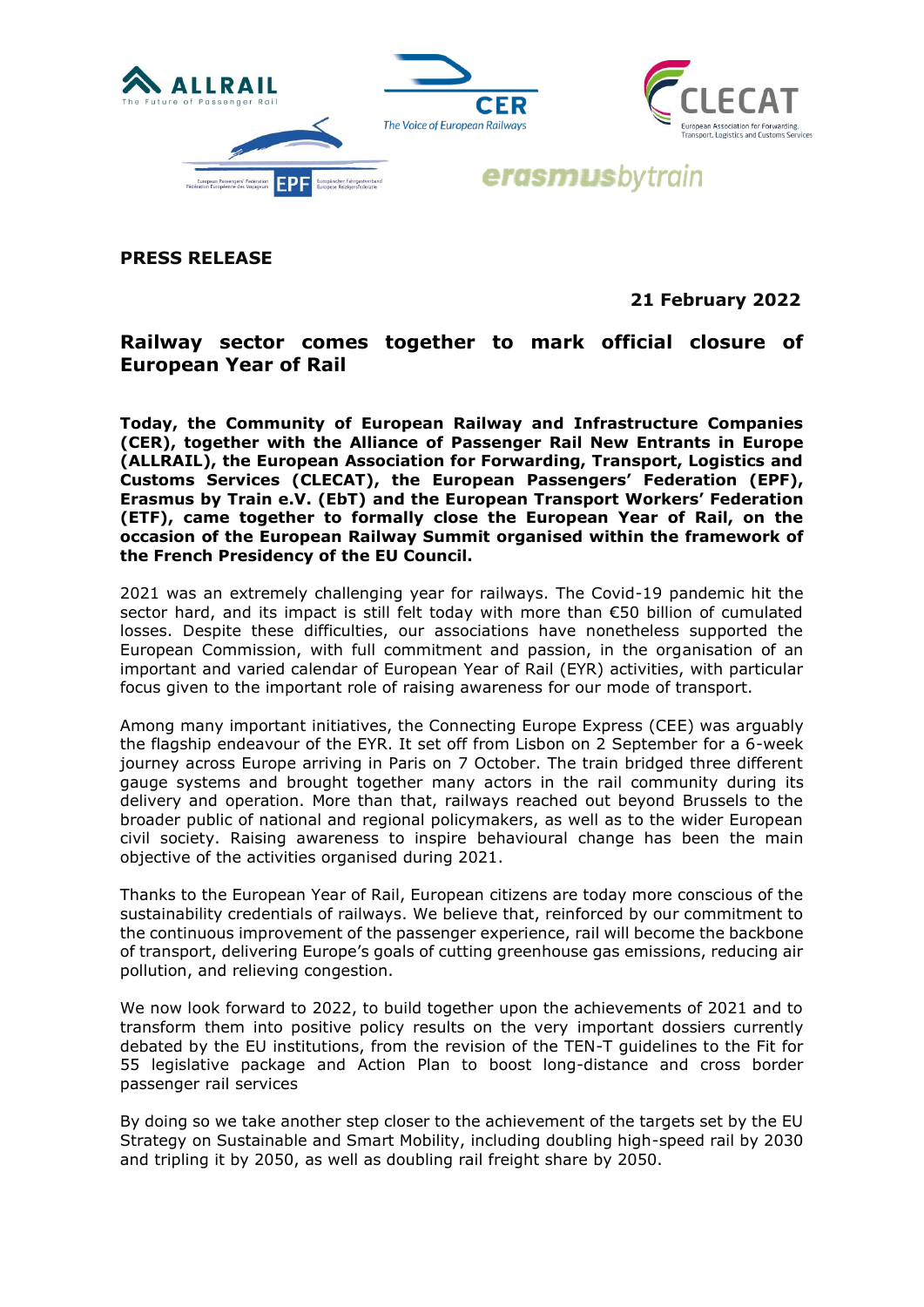

We also take this opportunity to welcome 2022 as the European Year of Youth. We will continue to draw public attention to how railways contribute to the building of a truly European identity - something for which rail services such as DiscoverEU undoubtedly play an important role. By working together with European youth organisations, railways will show once more how the beauty of our continent is best explored when travelling by train and how the engagement and participation of European youth is essential for a greener, more sustainable and therefore also more just future, in which rail plays an important role.

| For more information:                                                                                                   |                                                                                                                                                                                                                                                                                                                                                                                                                                                                                                                                                                                                                                                                                                                                                                                                                         |
|-------------------------------------------------------------------------------------------------------------------------|-------------------------------------------------------------------------------------------------------------------------------------------------------------------------------------------------------------------------------------------------------------------------------------------------------------------------------------------------------------------------------------------------------------------------------------------------------------------------------------------------------------------------------------------------------------------------------------------------------------------------------------------------------------------------------------------------------------------------------------------------------------------------------------------------------------------------|
| <b>Cliona Cunningham</b><br><b>CER Head of Communications</b><br>E: cliona.cunningham@cer.be<br>M: +32 (0) 472 48 75 98 | The Community of European Railway and<br>Infrastructure Companies (CER) brings together<br>around 70 railway undertakings, their national<br>associations as well as infrastructure managers<br>and vehicle leasing companies. The membership<br>is made up of long-established bodies, new<br>entrants and both private and public enterprises,<br>representing 79% of the rail network length, 77%<br>of the rail freight business and about 90% of rail<br>passenger operations in EU, EFTA and EU<br>accession countries. CER represents the interests<br>of its members towards EU policymakers and<br>transport stakeholders, advocating rail as the<br>backbone of a competitive and sustainable<br>transport system in Europe. For more information,<br>visit www.cer.be or follow @CER railways on<br>Twitter. |
| <b>Nick Brooks</b><br><b>ALLRAIL Secretary General</b><br>E: nick.brooks@allrail.eu<br>M: +49 (0) 151 5760 4043         | ALLRAIL, the Alliance of Passenger Rail New<br>Entrants in Europe, represents independent<br>passenger rail companies - railway operators and<br>ticket vendors. ALLRAIL promotes competition in<br>the passenger rail market, aiming for an EU<br>regulatory environment that encourages<br>innovative & attractive rail services. Our members<br>share the belief that faster market opening is the<br>best way to help Europe achieve its ambitious<br>climate change targets as set down in the EU<br>Green Deal. For more information please go to:<br>www.allrail.eu or follow @ALLRAIL_EU in Twitter                                                                                                                                                                                                             |
| Nicolette van der Jagt<br><b>CLECAT</b><br>nicolettevdjagt@clecat.org<br>M: + 32 497484570                              | CLECAT is the European Association for<br>Forwarding, Transport, Logistics and Customs<br>Services. CLECAT members, operating at EU and<br>global level, utilise all modes of transport,<br>including road, rail, air, maritime and inland<br>waterways, as well as intermodal solutions.<br>CLECAT has over 20 national organisations of<br>European freight related service providers in its                                                                                                                                                                                                                                                                                                                                                                                                                          |